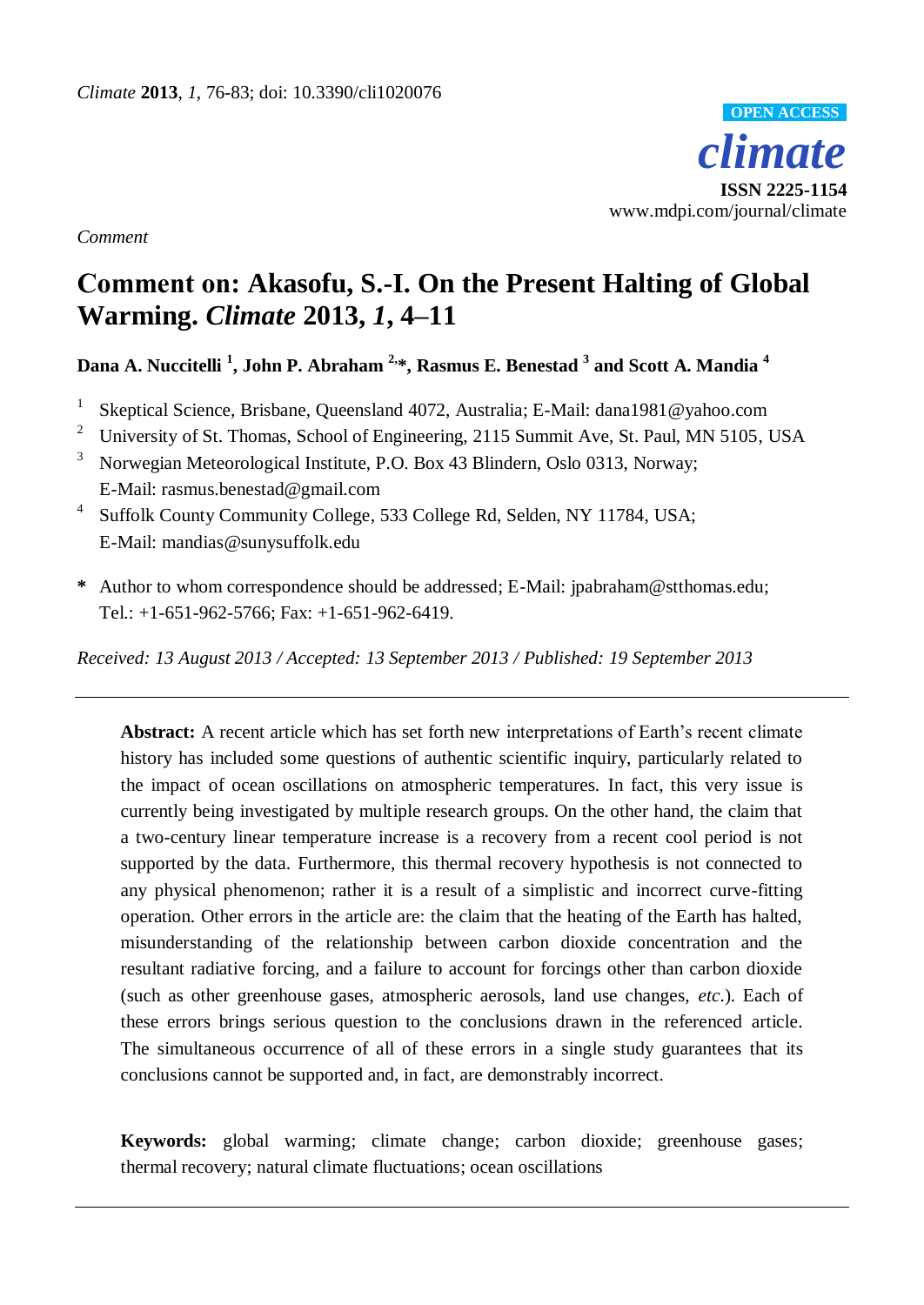# **1. Introduction**

Throughout the history of Earth science studies, various natural and anthropogenic causes of climate change have been proposed and tested by established scientific methods. The separate identification and quantification of both human and natural climate forces is an area of ongoing research. Some summarizing documents, such as the Intergovernmental Panel on Climate Change reports [1] have tried to quantify the impact of humans on the climate; more recent work has come to even stronger conclusions that humans are a dominant climate force today [2,3].

Nevertheless, occasionally papers appear which present a contrarian view of the human impact on the Earth's climate. Often, these papers suggest natural variability is the most significant cause of the rapid changes we are now observing in the Earth's climate system.

Recently, a paper of this sort was published in the present journal [4], which makes some claims that, if true, would overturn decades of climate research. Unfortunately, it has been found that significant errors exist in [4], which make its conclusions untenable. Furthermore, the text of [4] does not significantly disclose methods or data sources so that it challenges the reader to interpret the findings contained therein.

Here, we identify some of the key errors in [4] and also describe areas in which the presentation is inadequate. Our work shows that the conclusions of [4] are without merit and, in some cases, demonstrably wrong.

The central hypothesis articulated in [4] is that recent climate change is a superposition of two trends: (1) a two-century long linear temperature increase which is described as a "recovery" from the Little Ice Ago (LIA) and (2) a multi-decadal oscillation related to the Pacific Decadal Oscillation (PDO). By deconstructing the temperature record into linear and oscillating components, the author of [4] concludes that the Earth is headed for a near-term temperature decrease that will last until approximately 2030.

# **2. Errors of Prior Publication**

While there are a number of errors in [4], here, only the most critical ones will be addressed, for sake of brevity. There is no particular ordering of importance; each of these errors is significant on its own.

#### *2.1. Lack of Physical Mechanisms*

The author describes the global mean surface temperature (GMST) record as partly a linear temperature increase caused by a recovery from the LIA. However, a recovery is not a cause and in fact, the author offers no physical mechanism that would reportedly cause such a temperature increase. The author also assumes the linear GMST warming trend will continue indefinitely, despite lacking any proposed physical cause. According the conservation of energy principle, only an energy imbalance at the top of the atmosphere (TOA) could cause a long-term GMST increase.

Even if there were some (hitherto unidentified) energy imbalance that occurred during the LIA, the Earth would relax to a new equilibrium temperature that would consist of rapid initial heating followed by slow heating as the new equilibrium is approached [5].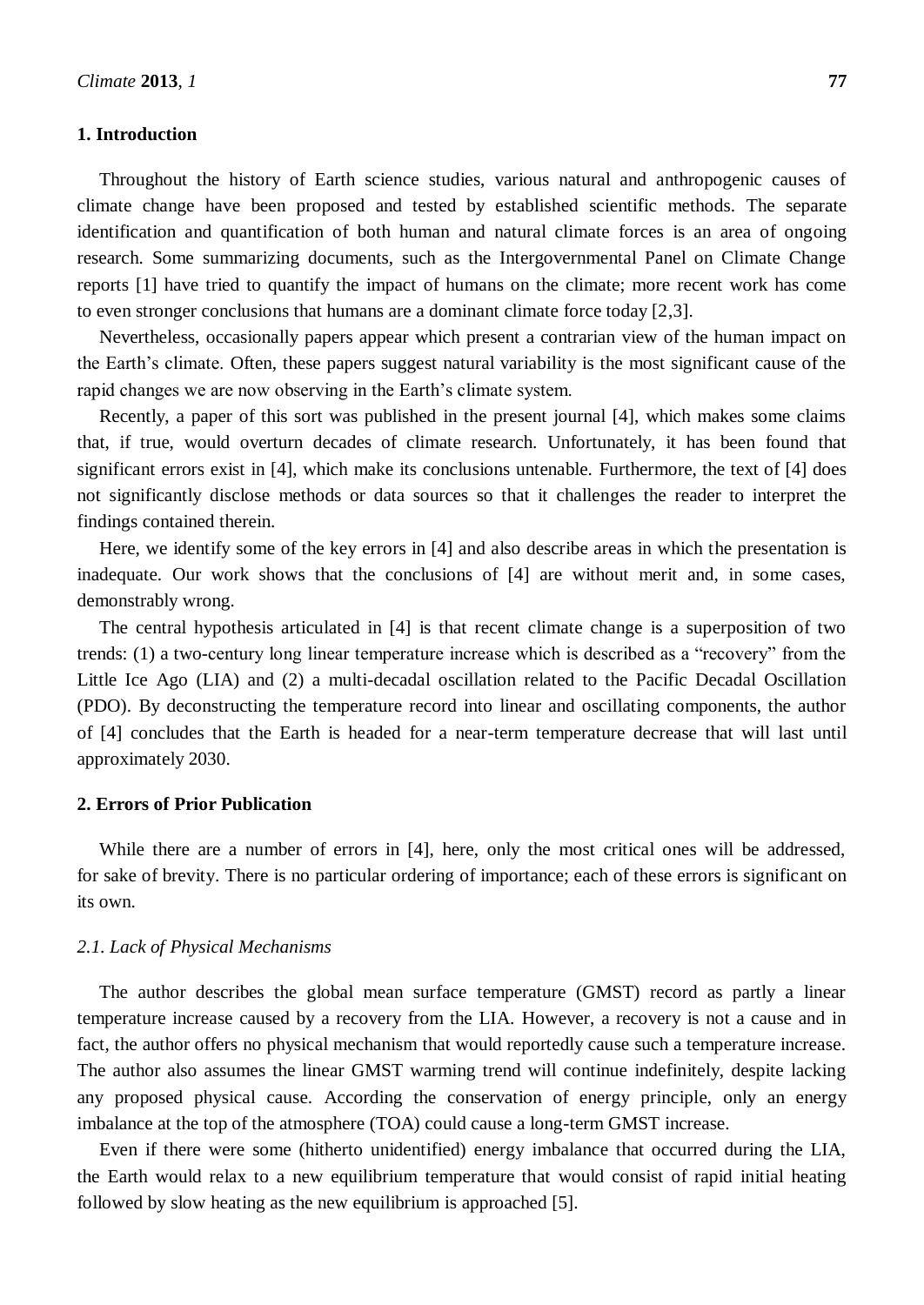The exact opposite has been observed: a slow increase in GMST in the early 20th century, followed by more rapid temperature increases in recent decades. This observation strongly argues against relaxation from an LIA energy imbalance being responsible for the current global warming.

Furthermore, thermal systems do not contain "memory" of past climate states, as inferred by [4]. Changes to the total energy of the Earth system are dictated by present energy balances, not by prior climatic states.

#### *2.2. Claim of a Halt to Present Heating*

The status of the Earth energy balance, and the consequent heating, cooling, or stasis of its temperature can be determined in a number of mutually supporting ways. Perhaps the easiest is to measure changes of the energy stored in the Earth thermal reservoirs, principally the oceans, but also the cryosphere, land, and atmosphere.

There is a wealth of published studies that conclusively show the Earth thermal reservoirs are gaining heat. Among them are [6–17] which represent a small subset of available information. A careful review of the literature shows that not only are the Earth's oceans heating, but that the heating has generally increased in recent decades. It is found that heating rates from 1970–2012 are lower than rates measured from 1980–2012, which in turn are less than 1993–2012 rates. A recent paper summarizing current understanding of ocean heat content is [18].

Other studies, such as [19–21] have incorporated ocean heat content measurements along with other non-oceanic reservoir storage. They too conclude that the Earth is currently gaining energy (heating) with no halt or even deceleration.

Many studies have used satellites to measure the differences in incoming and outgoing radiation at TOA (e.g., [22,23]). Satellite missions such as Clouds and the Earth's Radiant Energy System (CERES) can provide measurements of sufficient accuracy and duration required to balance energy. TOA measurements show that the Earth is currently experiencing an energy imbalance (a net gain of thermal energy) and consequently heating.

The third way to estimate Earth energy imbalance is by thermosteric ocean expansion and associated sea-level rise. Other contributors to sea-level rise are increases in ocean mass through melting of land-based ice and changes in the global distribution of water. Climate scientists use these three methods to provide independent verification that the Earth is, in fact, unbalanced with respect to thermal energy.

The disclosure of continued sea level rise in [4] invalidates the claim that the Earth warming has halted. This claim is also invalidated by recent measurements of ocean heating or TOA radiation, as described in the foregoing. To the best knowledge of the authors, there are no studies that show the Earth is not currently gaining thermal energy and heating.

It appears that the claim of a halt to the Earth heating is based in part on an opinion article [24] that is strongly contradicted by an extensive body of peer-reviewed research, only some of which has been listed here. The claim for a halt to Earth heating furthermore cannot be determined solely by considering atmospheric temperatures; the atmosphere thermal reservoir is responsible for approximately 2% of heat uptake and is subject to significant short-term variability (e.g., ENSO) that in the short-term may mask long-term trends [1].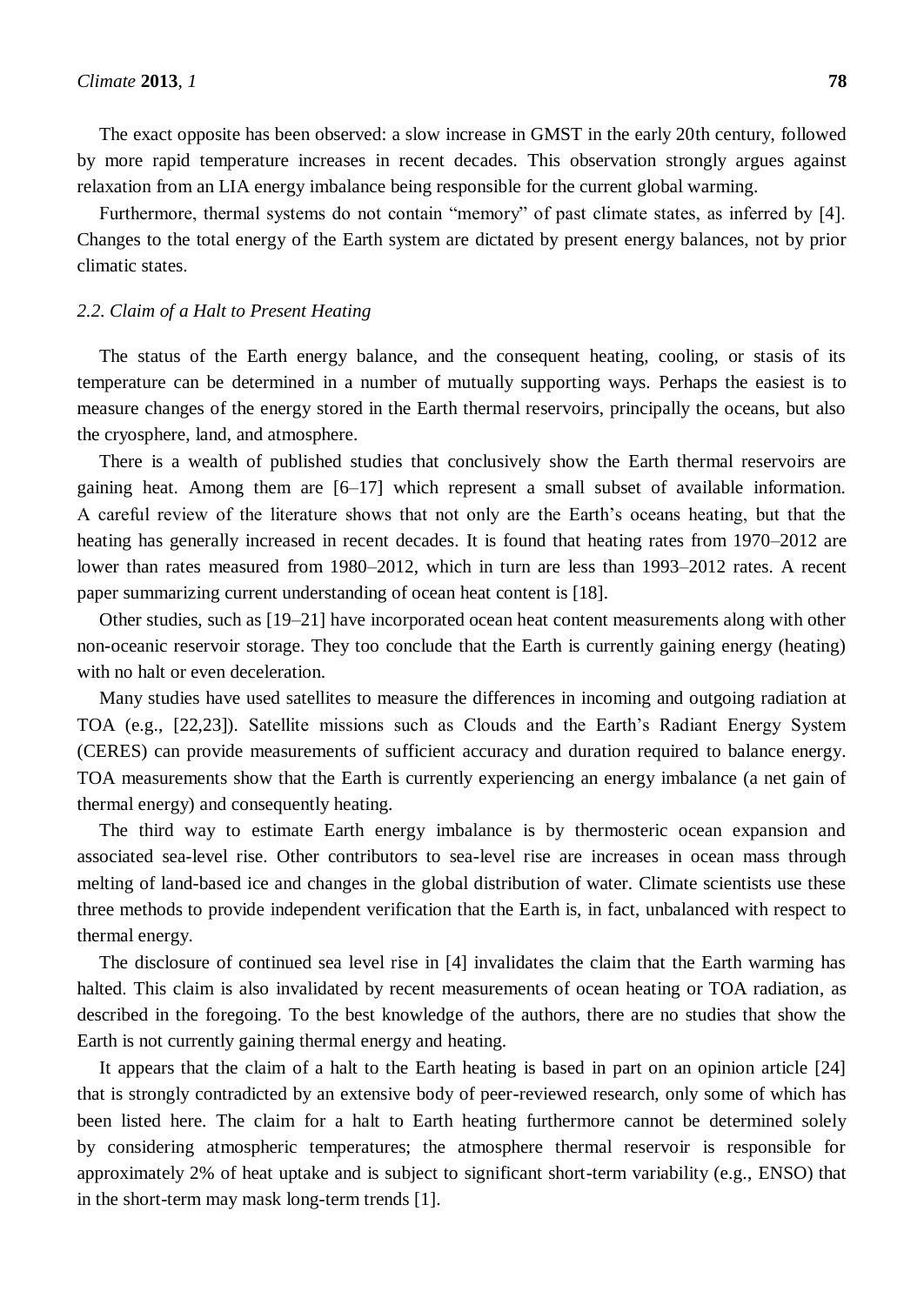#### *2.3. Lack of a Two-Century Linear Temperature Increase*

Among the claims made in [4] were that a linear temperature increase has occurred over the past two centuries, with a superimposed cyclical GMST influence from the PDO. It is generally accepted that instrumental GMST records can be extended back to the 1850–1880 time period. There is no recognized repository of instrumental GMST data that predate ~1850. In support of our claim, Figure 1 in [4] begins circa 1850 and extends to near the present time—not a two-century duration.





Temperature information further back into time must be gathered by natural proxy reconstruction. Proxy reconstructions are less certain than the instrumental record and their accuracy must be discussed when temperature trends are derived. While proxy temperature information was presented in [4], the accuracy and resolution of these proxies was not discussed. Further, the methodology of connecting proxy records to the instrumental record was not discussed.

Central to the claim of linear temperature increase is Figure 3 contained in [4]. The author states that "all these results clearly show near linear increases in temperature from about 1800–1850 to 2000." It is the responsibility of the author to mathematically show what is, in our opinion, not correct. To evaluate whether a non-linear trend line better fits the data, Figure 1 has been prepared that shows linear and quadratic trend lines fit to the 1850–2010 data. It is apparent that the quadratic fit yields significant improvements compared to the linear fit. Separate calculations of the trend line residuals confirm this visual conclusion. The present authors here note that even though higher order polynomials fit the data better than a linear choice, here too, no physical mechanism is applied. This is, in truth, a pure mathematical exercise and of little value interpreting climate physics.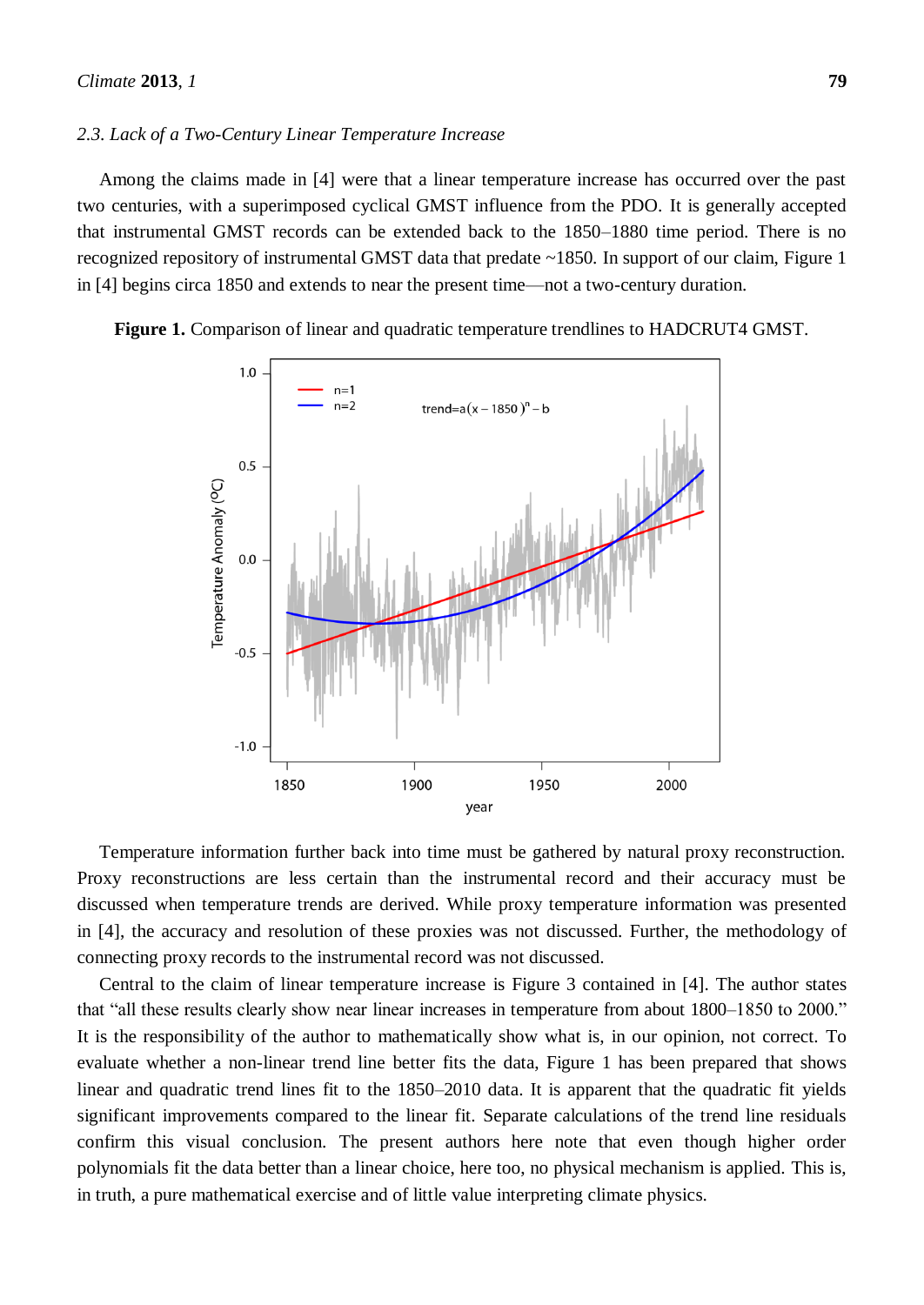Our conclusion that a linear fit is inappropriate is reinforced by Figure 5 from [4]. That figure shows a callout box that superimposes a low quality linear approximation to actual temperature information (HADCRUT4), as in our Figure 1. The linear-fit conclusion is also contradicted by Figure 1 in [4], which shows a series of linear trend line fits to temperature data, extending back to approximately 1860. In the legend of the figure, the more recent trend line slopes are more positive which reflect a faster temperature increase in recent decades as opposed to a constant linear trend.

# *2.4. Failure to Consider Many Known Climate Forcings*

Aside from the errors with quantitative information, as outlined in the preceding sections, the author of [4] makes severe errors of omission that demonstrate significant misunderstandings of the intricacies of the Earth's climate. Many factors, aside from carbon dioxide, influence the climate. Some factors are natural (solar variability, orbital changes, volcanoes, natural greenhouse gases, *etc*.) while others are human-caused (human-emitted greenhouse gases, land-use changes, aerosol production, *etc*.). The discussion of early 20th century temperature changes must include these other factors. For instance, it is currently believed that the early 20th century temperature increases had a number of instigators, among them increased solar activity and land use changes. In the middle part of the 20th century, anthropogenic emissions of aerosols are thought to be primarily responsible for a temporary cessation of heating. Other factors, such as changes to ocean temperature measurement systems and improvements to the worldwide network of atmospheric measuring capabilities impact the Earth's temperature record.

In the later part of the century, increases in greenhouse gases, particularly  $CO<sub>2</sub>$  but also nitrous oxide, methane, CFCs, *etc*. have allowed the human greenhouse effect to play an increasingly dominant role in climate change.

The very simplified, and incorrect, attribution of temperature changes to  $CO<sub>2</sub>$  as a rhetorical argument is short-sided and demonstrably incorrect.

# *2.5. Mistaken Carbon Dioxide Forcing*

A final error is made in relation to the climate forcing caused by  $CO<sub>2</sub>$ . It is well known that the radiative forcing for greenhouse gas concentration changes is not linear with respect to the concentration [25]. For  $CO<sub>2</sub>$  for instance, the radiative forcing varies with the log of the concentration. The claim in [4] that the presence of a linear increase in temperatures coinciding with a near quadratic increase in  $CO<sub>2</sub>$  is not, as the author suggests, problematic (even if it were to be occurring).

A proper prediction of the rate of Earth temperature increase would require a knowledge of the rate of change of  $CO<sub>2</sub>$  and other greenhouse gases, along with changes of other human and natural climate forcings.

# **3. Conclusions**

While there are other serious shortcomings in [4], for sake of brevity, only some are mentioned here. These errors and misinterpretations lead readers to the mistaken conclusion that GMST can simply be constructed by superposition of a long-term linear trend and a multi-decadal oscillation.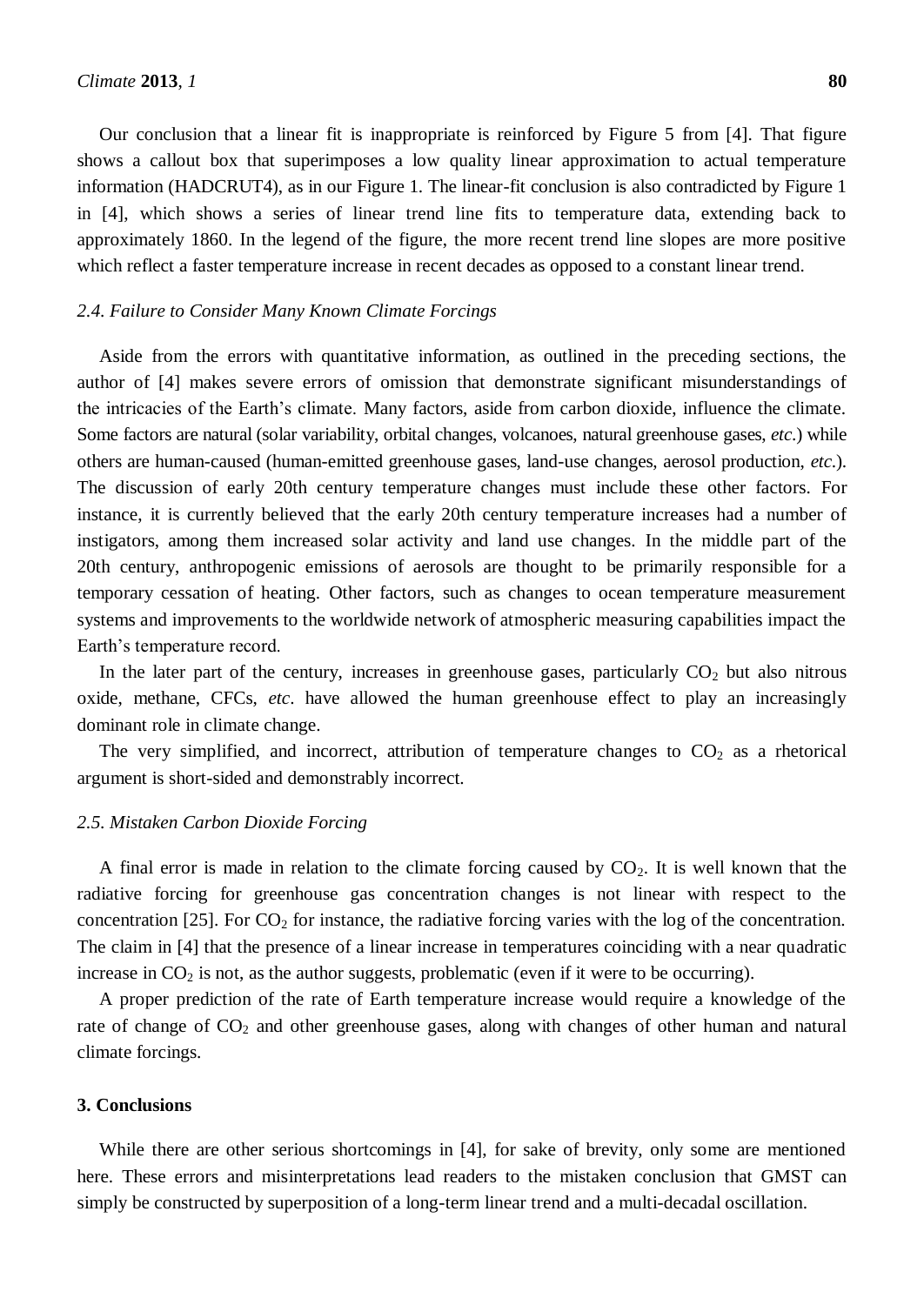The most critical errors, which are reported here, include the lack of a physical mechanism which has caused the long-term GMST rise, the mistaken statement that global warming has halted, the poorly chosen linear approximation to the Earth's atmospheric temperature evolution, the failure to recognize climate forcings other than  $CO<sub>2</sub>$ , and the misunderstanding of the strength of  $CO<sub>2</sub>$  as a greenhouse gas. Any one of these errors would render the conclusions drawn in [4] suspect.

It is reasonable, as the author suggests, to consider that the Earth's temperature variations that have a natural component related to multi-decadal ocean oscillations. It is also true that recent atmospheric temperature measurements have significantly slowed their increase compared to previous years. Exploration of the role of the PDO in moderating temperature increases and in distributing heat more efficiently to deep ocean zones is a useful and important endeavor. However, the method carried out in [4] makes errors of such gravity that the central conclusions cannot hold.

# **Conflicts of Interest**

The authors declare no conflict of interest.

# **References**

- 1. Intergovernmental Panel on Climate Change (IPCC). *Climate Change 2007: The Physical Science Basis*; Solomon, S., Qin, D., Manning, M., Chen, Z., Marquis, M., Averyt, K.B., Tignor, M., Miller, H.L., Eds.; Cambridge University Press: Cambridge, UK, 2007.
- 2. Gleckler, P.J.; Santer, B.D.; Domingues, C.M.; Pierce, D.W.; Barnett, T.P.; Church, J.A.; Taylor, K.E.; AchutaRao, K.M.; Boyer, T.P.; Ishii, M.; *et al*. Human-induced global ocean warming on multidecadal timescales. *Nat. Clim. Chang.* **2012**, *2*, 524–529.
- 3. Pierce, D.W.; Gleckler, P.J.; Barnett, T.P.; Santer, B.D.; Durack, P.J. The fingerprint of human-induced changes in the ocean's salinity and temperature fields. *Geophys. Res. Lett.* **2012**, *39*, doi:10.1029/2012GL053389.
- 4. Akasofu, S.-I. On the present halting of global warming. *Climate* **2013**, *1*, 4–11.
- 5. Hansen, J.; Nazarenko, L.; Ruedy, R.; Sato, M.; Willis, J.; Del Genio, A.; Koch, D.; Lacis, A.; Lo, K.; Menon, S.; *et al.* Earth's energy imbalance: Confirmation and implications. *Science* **2005**, *308*, 1431–1435.
- 6. Palmer, M.D.; Antonov, J.; Barker, P.; Bindoff, N.L.; Boyer, T.; Carson, M.; Domingues, C.M.; Gille, S.; Gleckler, P.; Good, S. Future Observations for Monitoring Global Ocean Heat Content. In Proceedings of the OceanObs' 09: Sustained Ocean Observations and Information for Society Conference, Venice, Italy, 21–25 September 2009; Hall, J., Harrison, D.E., Stammer, D., Eds.; ESA Publication WPP-306; Paris, France, 2010; Volume 2.
- 7. Lyman, J.M.; Good, S.A.; Gouretski, V.V.; Ishii, M.; Johnson, G.C.; Palmer, M.D.; Smith, D.M.; Willis, J.K. Robust warming of the global upper ocean. *Nature* **2010**, *465*, 334–337.
- 8. Ishii, M.; Kimoto, M. Reevaluation of historical ocean heat content variations with time-varying XBT and MBT depth bias corrections. *J. Oceanogr.* **2009**, *65*, 287–299.
- 9. Domingues, C.M.; Church, J.A.; White, N.J.; Gleckler, P.J.; Wijffels, S.E.; Barker, P.M.; Dunn, J.R. Improved estimates of upper-ocean warming and multi-decadal sea-level rise. *Nature* **2008**, *453*, 1090–1093.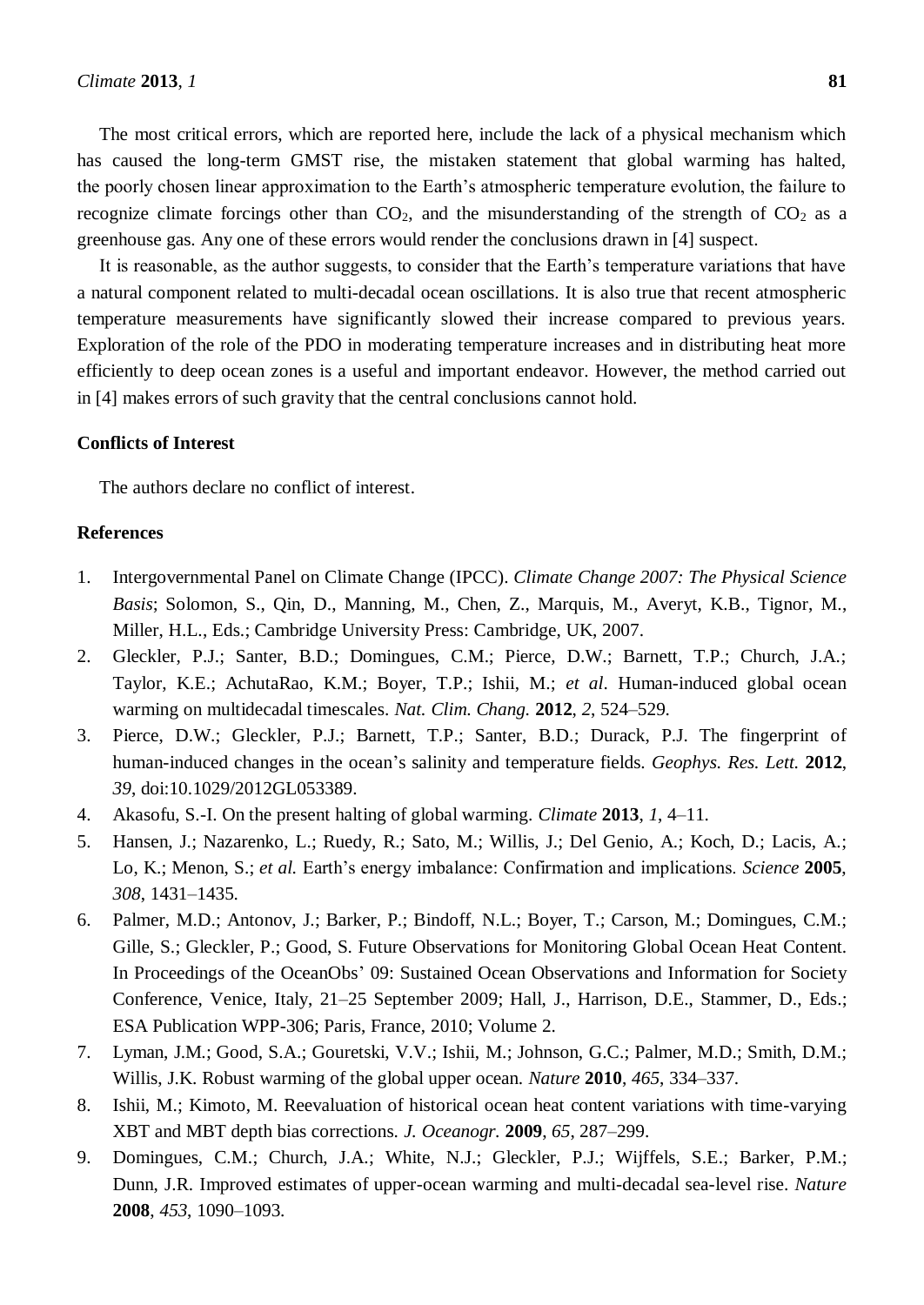- 10. Levitus, S.; Antonov, J.; Boyer, T.P.; Stephens, C. Warming of the world ocean. *Science* **2000**, *287*, 2225–2229.
- 11. Levitus, S.; Antonov, J.; Wang, J.; Delworth, T.L.; Dixon, K.W.; Broccoli, A.J. Anthropogenic warming of the Earth's Climate System. *Science* **2001**, *292*, 267–270.
- 12. Levitus, S.; Antonov, J.; Boyer, T.P. Warming of the world ocean, 1955–2003. *Geophys. Res. Lett.* **2005**, *32*, doi:10.1029/2004GL021592.
- 13. Levitus, S.; Antonov, J.I.; Boyer, T.P.; Locarnini, R.A.; Garcia, H.E.; Mishonov, A.V. Global ocean heat content 1955–2008 in light of recently revealed instrumentation problems. *Geophys. Res. Lett.* **2009**, *36*, doi:10.1029/2008GL037155.
- 14. Levitus, S.; Antonov, J.I.; Boyer, T.P.; Baranova, O.K.; Garcia, H.E.; Locarnini, R.A.; Mishonov, A.V.; Reagan, J.R. World ocean heat content and thermosteric sea level change (0–2000 m) 1955–2010. *Geophys. Res. Lett.* **2012**, *39*, doi:10.1029/2012GL051106.
- 15. Johnson, G.C.; Lyman, J.M.; Willis, J.K.; Levitus, S.; Boyer, T.P.; Antonov, J.; Good S.A. Global Oceans: Ocean Heat Content. In *State of the Climate in 2011*; Blunden, J., Arndt, D.S., Eds.; Bulletin of the American Meteorological Society: Boston, MA, USA, 2012; Volume 93, S62–S65, doi:10.1175/2012BAMSStateoftheClimate.
- 16. Johnson, G.C.; Lyman, J.M.; Willis, J.K.; Levitus, S.; Boyer, T.P.; Antonov, J.; Good, S.A.; Domingues, C.M.; Wijffels, S.; Bindoff, N. Global Oceans: Ocean Heat Content. In *State of the Climate in 2012*. Blunden, J., Arndt, D.S., Eds.; Bulletin of the American Meteorological Society: Boston, MA, USA, 2013; Volume 94, S50–S53, doi:10.1175/2013BAMSStateoftheClimate.1.
- 17. Balmaseda, M.A.; Trenberth, K.E.; Kallen, E. Distinctive climate signals in reanalysis of global ocean heat content. *Geophys. Res Lett*. **2013**, *40*, 1–6.
- 18. Abraham, J.P.; Baringer, M.; Bindoff, N.L.; Boyer, T.; Cheng, L.J.; Church, J.A.; Conroy, J.L.; Domingues, C.M.; Fasullo, J.T.; Gilson, J.; *et al*. A review of global ocean temperature observations: Implications for ocean heat content estimates and climate change. *Rev. Geophys.* **2013**, doi:10.1002/rog.20022.
- 19. Hansen, J.E.; Sato, M.; Kharecha, P.; von Schuckmann, K. Earth's energy imbalance and implications. *Atmos. Chem. Phys.* **2011**, *11*, 13421–13449.
- 20. Trenberth, K.E. An imperative for adapting to climate change: Tracking Earth's global energy. *Curr. Opin. Environ. Sustain.* **2009**, *1*, 19-27.
- 21. Nuccitelli, D.; Way, R.; Painting, R.; Church, J.; Cook, J. Comment on ocean heat content and Earth's radiation imbalance. II. Relation to climate shifts. *Phys. Lett. A* **2012**, *376*, 3466–3468.
- 22. Fasullo, J.T.; Trenberth, K.E. The annual cycle of the energy budget: Part I. Global mean and land-ocean exchanges. *J. Clim.* **2008**, 21, 2297–2313.
- 23. Trenberth, K.E.; Fasullo, J.T. Tracking Earth's energy. *Science* **2010**, *328*, 316–317.
- 24. Pielke, R.A., Sr. A broader view of the role of humans in the climate system. *Phys. Today* **2008**, *61*, 54–55.
- 25. Myhre, G.; Highwood, E.J.; Shine, K.P.; Sordal, F. New estimates of radiative forcing due to well mixed greenhouse gases. *Geophys. Res. Lett.* **1998**, *25*, 2715–2718.